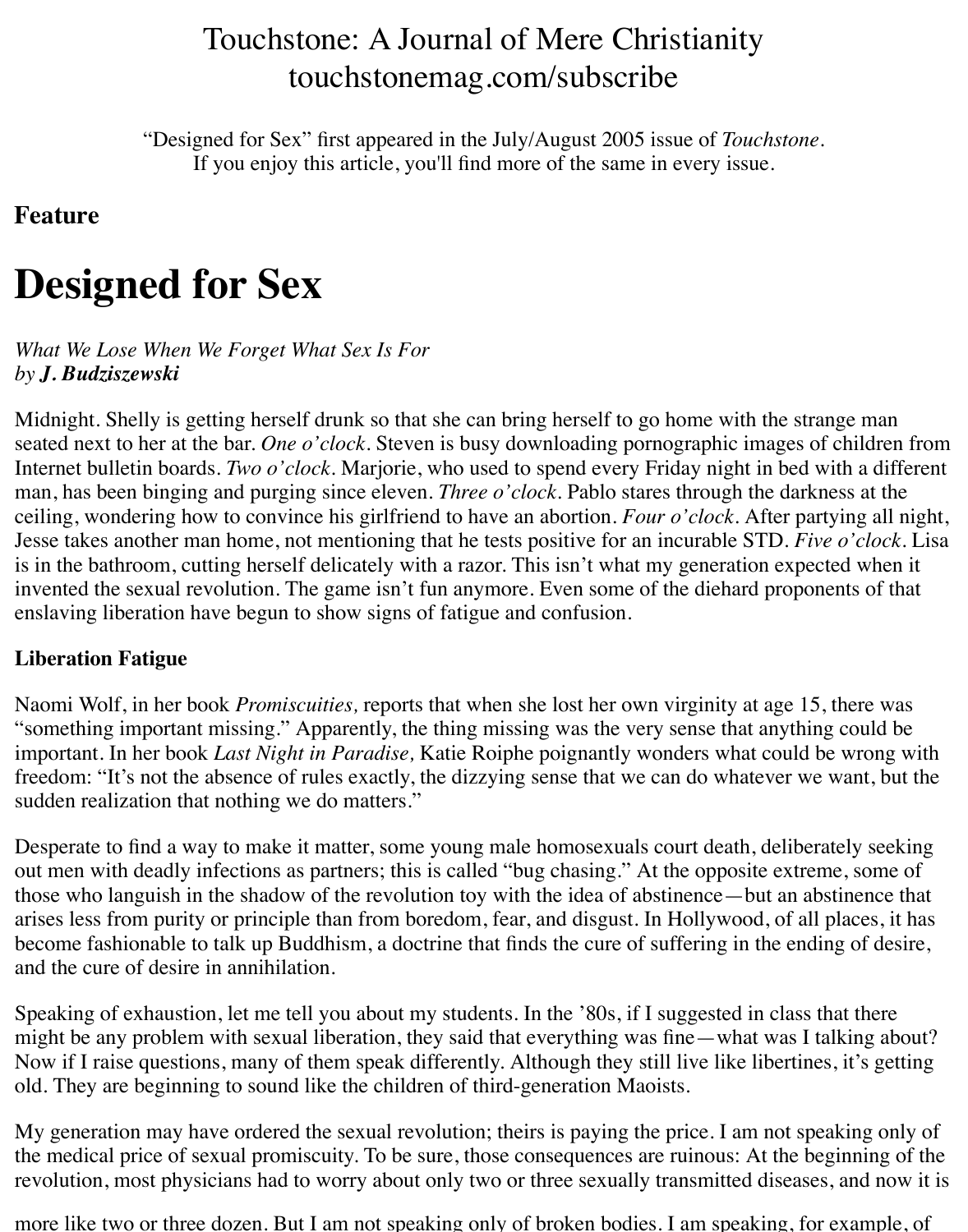more dozen. But i am not speaking only only of broken bodies. I am speaking only of  $\Gamma$ broken childhoods. What is it like for your family to break up? What is it like to be passed from stepparent to stepparent to stepparent? What is it like to grow up knowing that you would have had a sister, but she was aborted?

A young man remarked in one of my classes that he longed to get married and stay married to the same woman forever, but because his own parents hadn't been able to manage it, he was afraid to get married at all. Women show signs of avoidance too, but in a more conflicted way. According to a survey commissioned by the Independent Women's Forum, Norval Glenn and Elizabeth Marquardt of the Institute for American Values found that 83 percent of college women say marriage is a very important goal for them. Yet 40 percent of them engage in "hooking up"—physical encounters (commonly oral sex) without any expectation of relationship whatsoever.

Do you hear a little cognitive dissonance there? Can you think of a sexual behavior *less likely* to get you into marriage? The ideology of hooking up says that sex is merely release or recreation. You have some friends for friendship and you have other friends just for hooking up—they're called "friends with benefits." What your body does is unrelated to your heart.

Don't believe it. The same survey reports that hooking up commonly takes place when both participants are drinking or drunk, and it's not hard to guess the reason why: After a certain amount of this, you may need to get drunk to go through with it.

#### **Not Designed for It**

The fact is that we aren't designed for hooking up. Our hearts and bodies are designed to work together. Don't we already know that?

In "Friends, Friends with Benefits, and the Benefits of the Local Mall," a *New York Times Magazine* writer who interviewed teenagers who hook up supplies a telling anecdote. The girl Melissa tells him, "I have my friends for my emotional needs, so I don't need that from the guy I'm having sex with." Yet on the day of the interview, "Melissa was in a foul mood. Her 'friend with benefits' had just broken up with her. 'How is that even possible?' she said, sitting, shoulders slumped, in a booth at a diner. 'The point of having a friend with benefits is that you won't get broken up with, you won't get hurt."

But let there be no mistake: When I say we aren't designed for this, I'm also speaking of males. A woman may be more likely to cry the next morning; it's not so easy to sleep with a man who won't even call you back. But a man pays a price too. He probably thinks he can instrumentalize his relationships with women in general, yet remain capable of romantic intimacy when the right woman comes along. Sorry, fellow. That's not how it works.

Sex is like applying adhesive tape; promiscuity is like ripping the tape off again. If you rip it off, rip it off, rip it off, eventually the tape can't stick anymore. This probably contributes to an even wider social problem that might be called the Peter Pan syndrome. Men in their forties with children in their twenties talk like boys in their teens. "I still don't feel like a grown-up," they say. They don't even call themselves men—just "guys."

Now, in a roundabout sort of way, I've just introduced you to the concept of natural law. Although the natural-law tradition is unfamiliar to most people today, it has been the main axis of Western ethical thought for 23 centuries, and in fact it is experiencing a renaissance.

The hinge concept is *design.* I said that we're not *designed* for hooking up, that we're *designed* for our bodies and hearts to work together. We human beings really do have a design, and I mean that literally—not just a biological design, but an emotional, intellectual, and spiritual design. The human design is the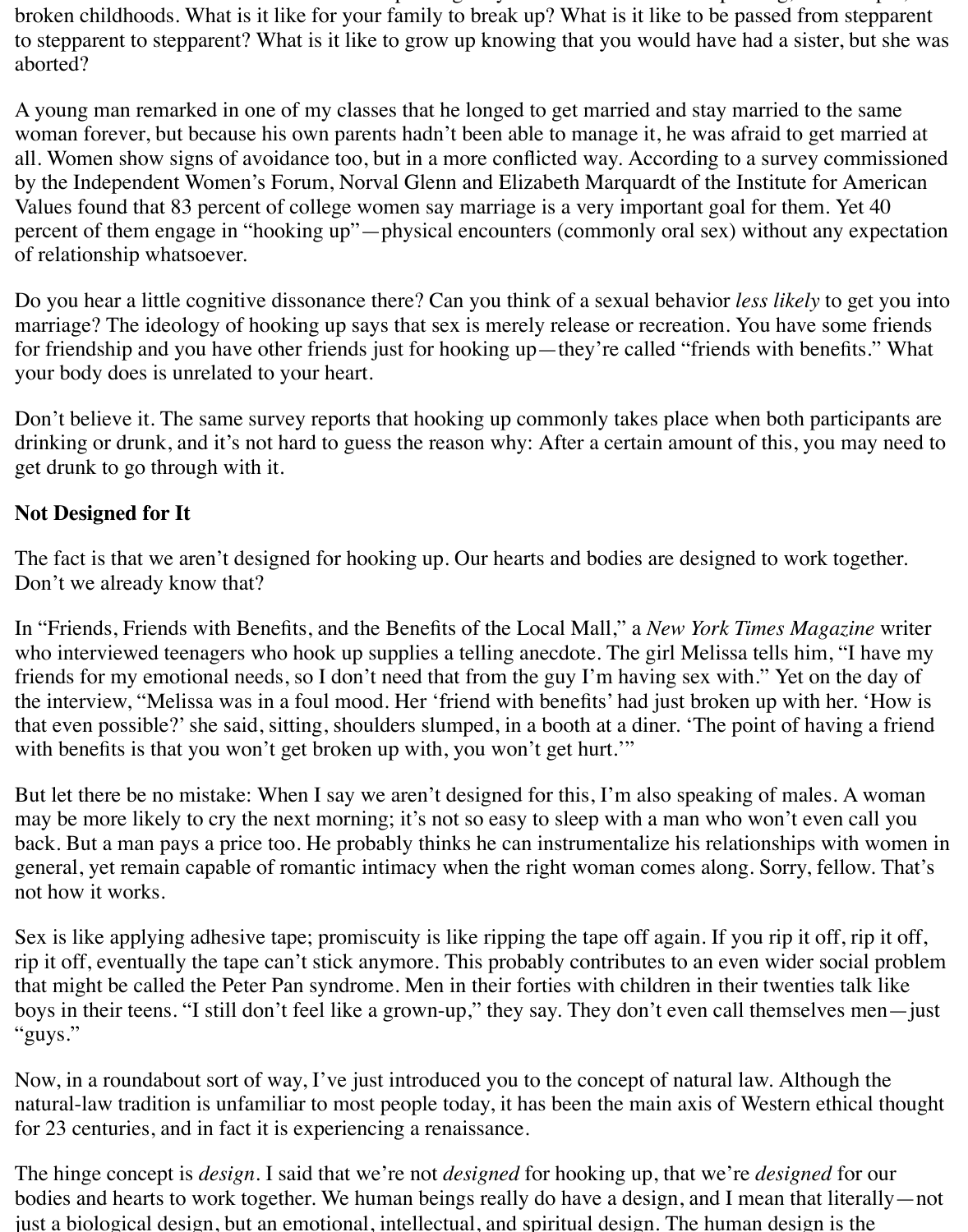just a biological design, intellectual, intellectual, and spiritual, and spiritual design. The human design is the h *meaning* of the ancient expression "human nature." Some ways of living comport with our design. Others don't.

# **Flouting the Design**

From a natural-law perspective, the problem with twenty-first-century Western sexuality is that it flouts the basic principles of the human *sexual* design. By talking with you about unexpected pregnancies and sexually transmitted diseases, a medical scientist or public-health professional might highlight the consequences of flouting the biological side of the human sexual design. By talking with you about women who wake up crying and men who are afraid to grow up or get married, a natural-law philosopher like me highlights the consequences of flouting the other side of the human sexual design. These two sides of human sexuality must be viewed together.

Now if we are going to be serious about the human sexual design, then we have to attend to its purpose. If it has more than one purpose, then these purposes have to harmonize. The first question to ask about our sexual design, then, is, "What is its purpose, or purposes? What is it *for*?" I'll answer that question in a moment. Before I can do so, I have to take time out to deal with two inevitable objections to natural law.

The first objection is that it is rubbish to talk about natural purposes, because we merely imagine them; the purposes of things aren't natural; they are merely in the eye of the beholder. But is this true? Take the lungs, for example. When we say that their purpose is to oxygenate the blood, are we just making that up? Of course not. The purpose of oxygenation isn't in the eye of the beholder; it's in the design of the lungs themselves. There is no reason for us to have lungs apart from it.

Suppose a young man is more interested in using his lungs to get high by sniffing glue. What would you think of me if I said, "That's interesting—I guess the purpose of *my* lungs is to oxygenate my blood, but the purpose of *his* lungs is to get high"? You'd think me a fool, and rightly so. The purpose of the lungs is built into the design of the lungs. He doesn't *change* that purpose by sniffing glue; he only violates it.

We can ascertain the purposes of the other features of our design in the same way. The purpose of the eyes is to see, the purpose of the heart is to pump blood, the purpose of the thumb is to oppose the fingers so as to grasp, the purpose of the capacity for anger is to protect endangered goods, and so on. If we can ascertain the purpose of all those other powers, there is no reason to think that we cannot ascertain the purpose or purposes of the sexual powers too.

The second objection is that it doesn't make any difference even if we *can* ascertain the purpose or purposes of the sexual powers, because an *is* does not imply an *ought.* This currently unquestioned dogma, too, is false. If the purpose of eyes is to see, then eyes that see well are good eyes, and eyes that see poorly are poor ones. Given their purpose, this is what it means for eyes to be good.

Moreover, good is to be pursued; the appropriateness of pursuing it is what it means for anything to be good. Therefore, the appropriate thing to do with poor eyes is to try to turn them into good ones. If it really were impossible to derive an *ought* from the *is* of the human design, then the practice of medicine would make no sense. Neither would the practice of health education.

Consider the young glue-sniffer again. How should we advise him? Is the purpose of his lungs irrelevant? Should we say to him, "Sniff all you want, because an *is* does not imply an *ought*"? Of course not; we should advise him to kick the habit. We *ought* to respect our design. Nothing in us should be used in a way that flouts its inbuilt purposes.

#### **What Is Sex For?**

Now that I have warded off the two inevitable objections, let us return to the question of the purpose or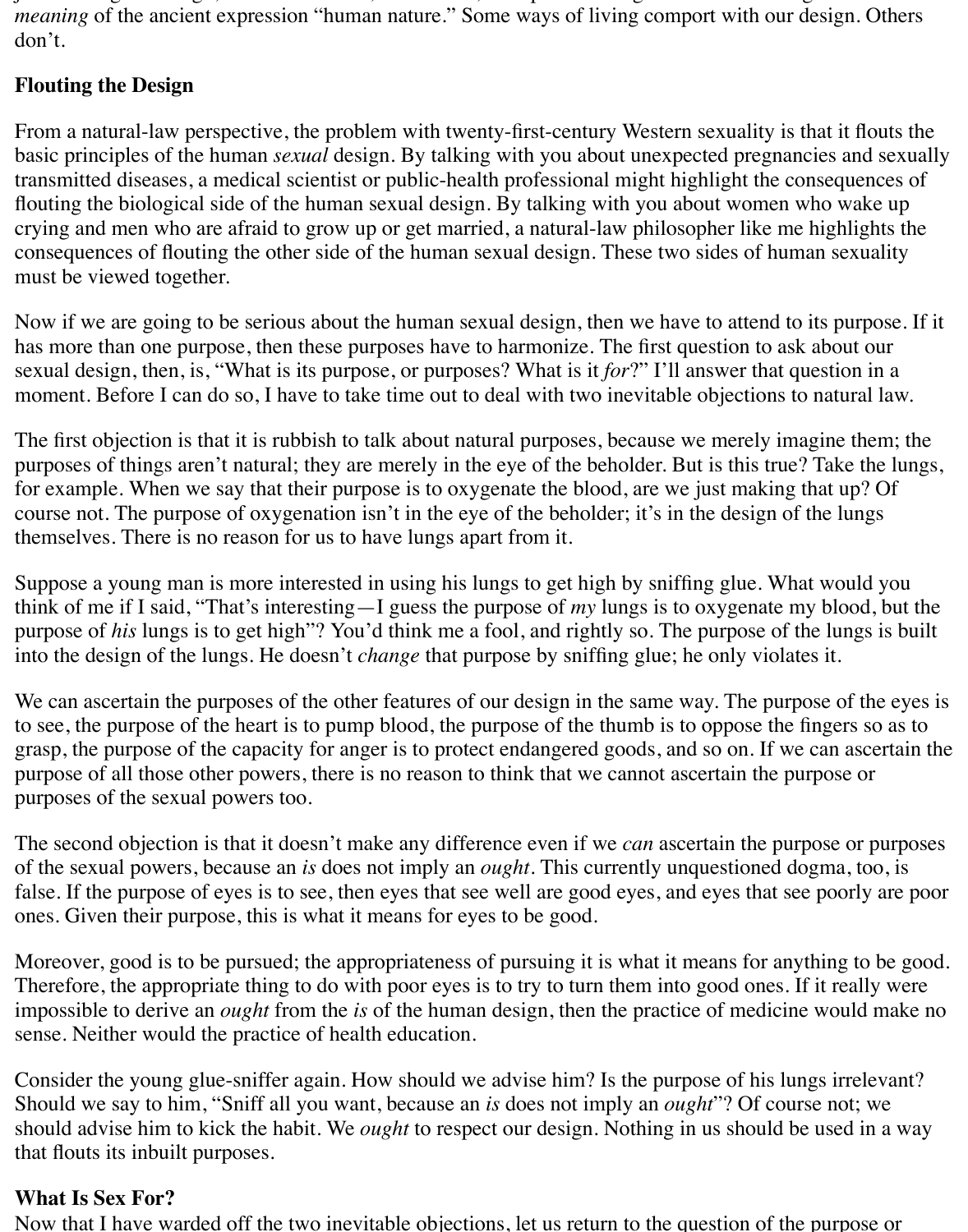$N$  have warded of the two interviewing the purpose of the purpose or the purpose or the purpose or the purpose or the purpose or the purpose or the purpose or the purpose or the purpose or the purpose or the purpose or t purposes of the sexual powers. Common sense tells us that their main purpose is procreation. Since common sense is no longer trusted these days, I'll give an explanation too. Forgive me for sounding like a philosopher, but the explanation is clearer if I use letters as placeholders.

Two conditions must be satisfied before you can say that the purpose of *P* is to bring about *Q,* and our answer satisfies both of them. First, it must be the case that *P* actually does bring about *Q.* This condition is satisfied because the sexual powers actually do bring about procreation; that's just birds and bees stuff. Second, it must be the case that the fact that *P* does bring about *Q* is necessary to explaining why *P* has come to be—why *P* exists in the first place. This condition is also satisfied, because the fact that the sexual powers bring about procreation is a necessary part of explaining why we have such powers.

To put this another way, if it weren't for the birds and bees stuff, then it would be mighty hard to understand why we have sexual powers at all. Even a Darwinist must concede the point. (By the way, if you have been worrying about a population explosion, you can stop. In the developed countries, the net reproduction rate is 0.7 and dropping, which means that the next generation will be only 70 percent as large as this one. Demographers are beginning to realize that the looming threat throughout most of the world is not explosion, but implosion.)

Besides procreation, two other purposes are also commonly proposed as the inbuilt purpose of the sexual powers, so let's consider each one. The first suggestion is that the purpose of the sexual powers is pleasure. That their exercise is pleasurable can hardly be doubted, but to call pleasure their purpose does not follow and is deeply misleading.

To see why, consider an analogy between sex and eating. The purpose of eating is to take in nutrition. But eating is pleasurable too. Suppose we were to say, then, that the purpose of eating, too, is pleasure. Then it would seem that any way of eating that gives pleasure is good, whether it is suitable for nutrition or not. Certain ancient Romans are said to have thought this way. To prolong the pleasure of their feasts, they purged between courses. I hope it is not difficult to recognize that such behavior is disordered.

The more general point I am trying to make is that although pleasure accompanies the exercise of every voluntary power, not just sex, it is never the purpose of the power. It only provides a motive for using it and a dangerous motive, too, which may often be in conflict with the purpose and steer us wrong.

#### **Unitive Intimacy**

The other common suggestion is that the purpose of the sexual powers is union: the production of an intimate bond between the partners. This is a much more interesting suggestion, but only half-true. What I mean is that it makes an intriguing point, but that it is not correctly put.

Here's what's intriguing about it. We aren't designed like guppies, who cooperate only for a moment. For us, procreation requires an enduring partnership between two beings, the man and the woman, who are different but in complementary ways. But this implies that union isn't a *different* purpose, *independent* of procreation; rather, it arises in the *context* of procreation and characterizes the *way* we procreate.

A parent of each sex is necessary to make the child, to raise the child, and to teach the child. To make him, both are needed because the female provides the egg, the male fertilizes it, and the female incubates the resulting zygote. To raise him, both are needed because the male is better designed for protection, the female for nurture. To teach him, both are needed because he needs a model of his own sex, a model of the other, and a model of the relationship between them. Mom and Dad are jointly irreplaceable. Their partnership in procreation continues even after the kids are grown, because then they are needed to help them establish

their own new families.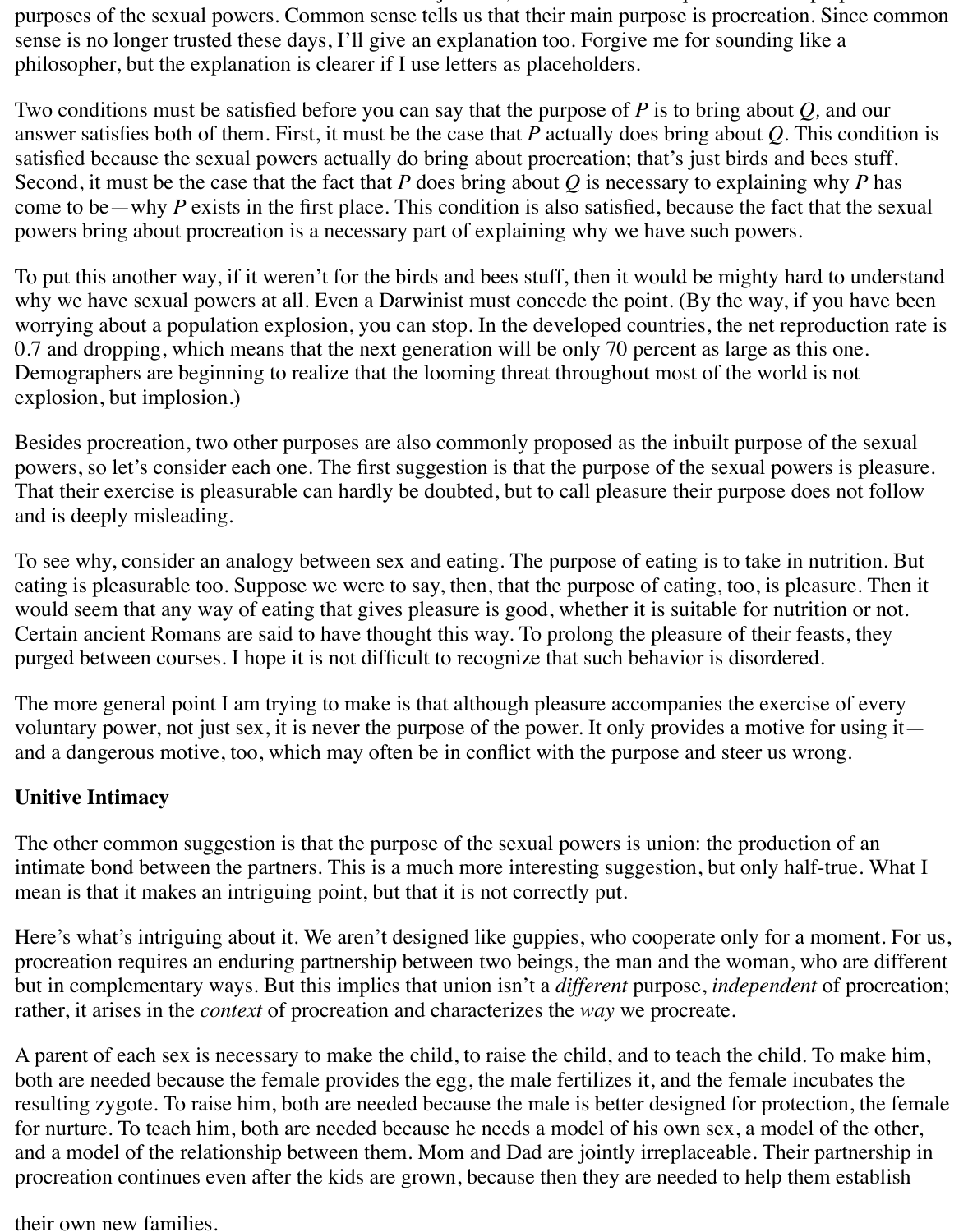Sociologists Sara S. McLanahan and Gary Sandefur remark in their book *Growing Up with a Single Parent* that "if we were asked to design a system for making sure that children's basic needs were met, we would probably come up with something quite similar to the two-parent ideal." Of course—for it *is* designed, though not by us.

Another sociologist, René König, explains in the *International Encyclopedia of Comparative Law* that children, young ones especially, thrive less in orphanages than in the average family—even when care is taken to make the institutions homelike, and even when, to sociological eyes, they are better organized than an average family *in every respect,* hygienically, medically, psychologically, and pedagogically.

All this explains why the longing for unitive intimacy is at the center of our design. Without it, procreative partnerships could hardly be expected to endure in the way that they must endure to generate sound and stable families. So, to repeat, achieving union is a real purpose of the sexual powers, but it isn't a purpose separate from procreation; for humans, it comes as part of the procreative package.

#### **Blessed Incompletion**

Let me explain a little more about the nature of spousal union. Unitive intimacy is more than intense sexual desire leading to pleasurable intercourse. The sexes are designed to complement each other. Short of a divine provision for people called to celibacy, there is something missing in the man, which must be provided by the woman, and something missing in the woman, which must be provided by the man. By themselves, each one is incomplete; to be whole, they must be united.

This incompleteness is an incredible blessing because it both makes it possible for them to give themselves to each other, and gives them a motive to do so. The gift of self makes each self to the other self what no other self can be. The fact that they "forsake all others" is not just a sentimental feature of traditional Western marriage vows; it arises from the very nature of the gift. You cannot partly give yourself, because your Self is indivisible; the only way to give yourself is to give yourself entirely. Because the gift is total, it has to exclude all others, and if it doesn't do that, then it hasn't taken place.

We can say even more about this gift, because the union of the spouses' bodies has a more-than-bodily significance; the body emblematizes the person, and the joining of bodies emblematizes the joining of the persons. It is a symbol that participates in, and duplicates the pattern of, the very thing that it symbolizes; one-flesh unity is the body's language for one-life unity. (The next two paragraphs are closely indebted to the Oxford philosopher John Finnis.)

In the case of every other biological function, only one body is required to do the job. A person can digest food by himself, using no other stomach but his own; he can see by himself, using no other eyes but his own; he can walk by himself, using no other legs but his own; and so on with each of the other powers and their corresponding organs. Each of us can perform every vital function by himself, except one. The single exception is procreation.

If we were speaking of respiration, it would be as though the man had the diaphragm, the woman the lungs, and they had to come together to take a single breath. If we were speaking of circulation, it would be as though the man had the right atrium and ventricle, the woman the left atrium and ventricle, and they had to come together to make a single beat.

Now, it isn't like that with the respiratory or circulatory powers, but that is precisely how it is with the procreative powers. The union of complementary opposites is the only possible realization of their procreative potential; unless they come together as "one flesh"—as a single organism, though with two personalities—procreation doesn't occur.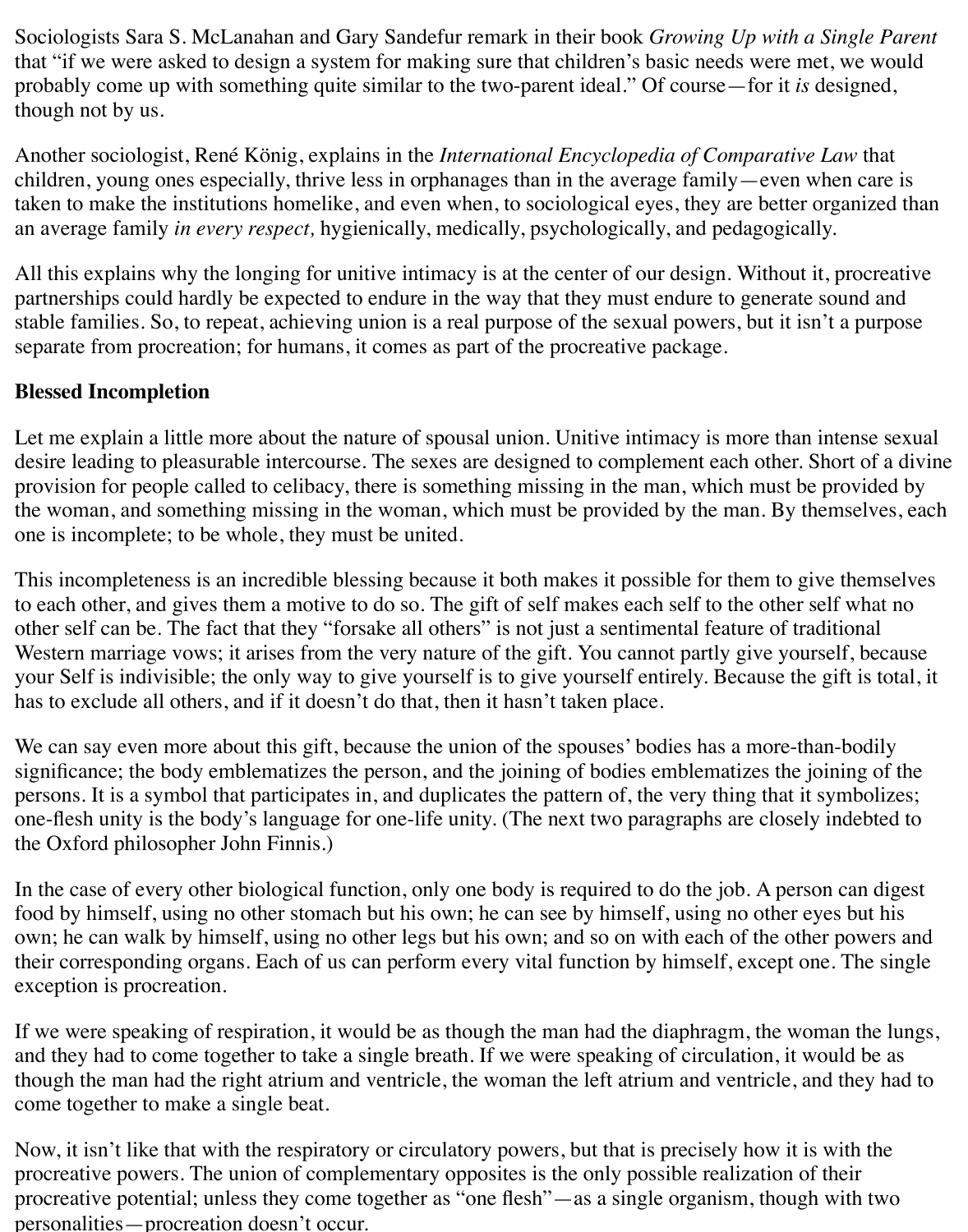# personalities—procreation doesn't occur.

# **Sexual Landscape**

Why do I spend time on these matters? I do so in order to emphasize the tightness with which different strands are woven together by our sexual design.

Mutual and total self-giving, strong feelings of attachment, intense pleasure, and the procreation of new life are linked by human nature in a single complex of purpose. If it is true that they are linked by human nature, then if we try to split them apart, we split ourselves. Failure to grasp this fact is more ruinous to our lives, and more difficult to correct, than any amount of ignorance about genital warts. It ought to be taught, but it isn't.

The problem is that we don't want to believe that these things are really joined; we don't want the package deal that they represent. We want to transcend our own nature, like gods. We want to pick and choose among the elements of our sexual design, enjoying just the pieces that we want and not the others. Some people pick and choose one element, others pick and choose another, but they share the illusion that they can pick and choose.

Sometimes such picking and choosing is called "having it all." Having it all is precisely what it isn't. A more apt description would be *refusing* it all, insisting on having only a part, and in the end, not even having that.

Think of our sexual landscape as a square or quadrant with four corners, *A, B, C,* and *D.* Over in corner *A* are people—mostly men—who buy into the fantasy that they can enjoy greater sexual pleasure by instrumentalizing their partners and refusing the gift of self. By doing so, they fall pell-mell into what has been called the "hedonistic paradox": The best way to ruin pleasure is to make it your goal.

Pleasure comes naturally as a byproduct of pursuing something else, like the good of another person. When I talk with students, I illustrate the point with a Mick Jagger song they've all heard, although they think the Rolling Stones are a bunch of geezers. The song is "I Can't Get No Satisfaction." Nobody who has ever listened to the song imagined that Jagger suffered from a shortage of sex. The problem was that all that satisfaction wasn't satisfying anymore.

In corner *B* of the quadrant are other people—mostly women—who try to substitute *feelings* of union for union itself. We catch a hint of how common this is in the debasement of the language of intimacy. In today's talk, "I was intimate with him" means "I had sex with him," no more and no less. This euphemism is used more or less interchangeably with another one, "I was physical with him," and that tells you all you need to know.

The parties have engaged in a certain transaction with their bodily parts. There may have been one-flesh unity—in other words, their bodies may have been acting as a single organism for purposes of procreation but there has not been one-life unity, because that would require mutual and total self-giving. Even so, the bodily transaction *produces feelings* of union, because that is what it is designed to produce.

One confuses these feelings with the things that they represent and are meant to encourage, wondering afterward why everything fell apart. After all, you "felt so close." You "seemed so committed." You "had such a good thing going." Yes, you had everything except the substance of which these feelings are designed to be a sign.

In corner *C* of the quadrant are couples, who imagine that by denying the procreative meaning of sexuality, they can enhance its unitive meaning—that by deliberately avoiding the so-called burden of children, they can enjoy a deeper intimacy. It doesn't work that way. Why should it? The unitive capacities of the spouses don't exist for nothing; they exist for their procreative partnership.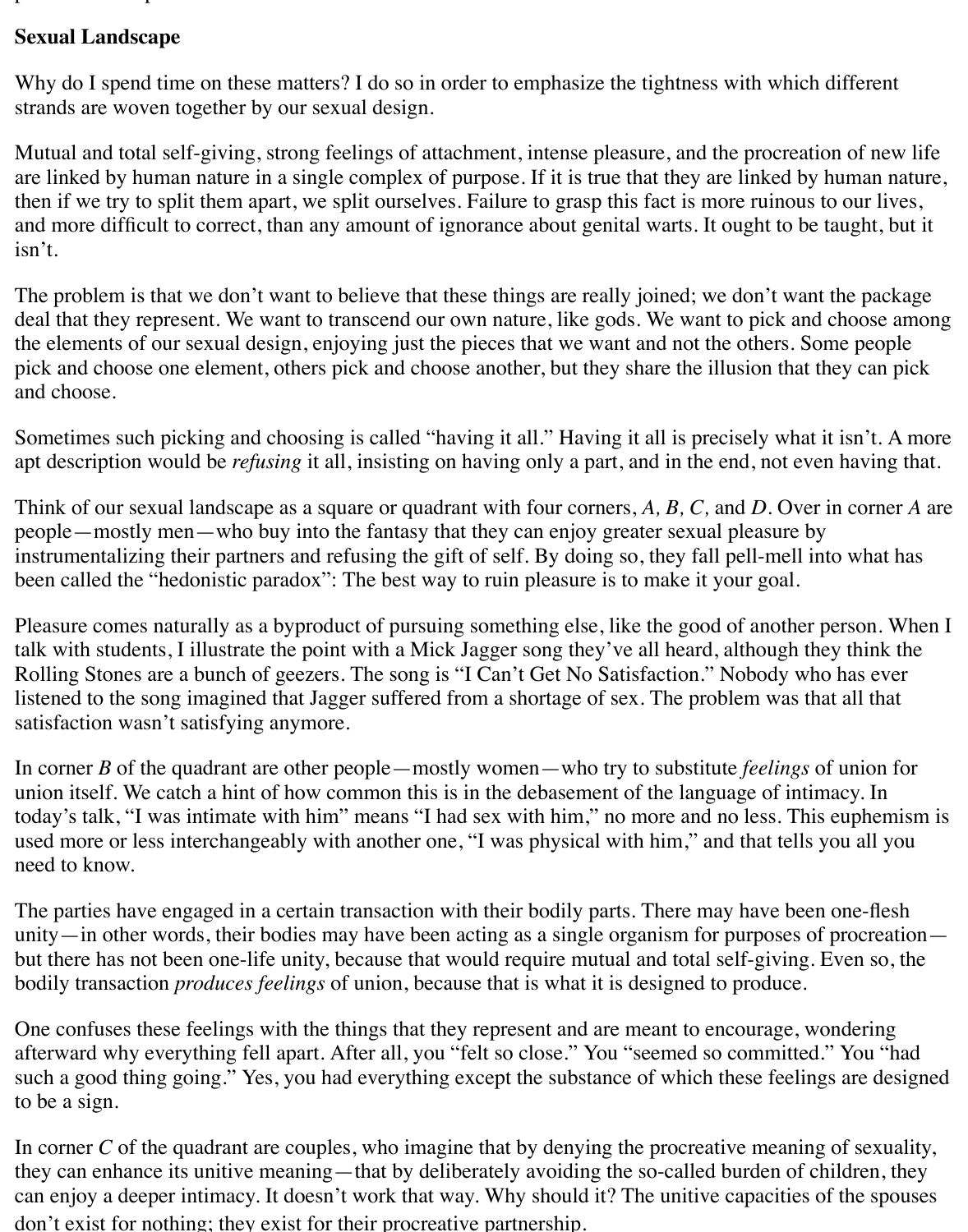don't exist for  $\mathbf{r}$  for the  $\mathbf{r}$  for the  $\mathbf{r}$ 

That is their purpose, and that is the matrix in which they develop. Children change us in a way we desperately need to be changed. They wake us up, they wet their diapers, they depend on us utterly. Willynilly, they knock us out of our selfish habits and force us to live sacrificially for others; they are the necessary and natural continuation of the shock to our selfishness that is initiated by matrimony itself.

To be sure, the spouses may try to live sacrificially for each other, but by itself, this love turns too easily inward. Let no one think that I am referring to couples who are childless through no fault of their own. For them, too, childlessness is a loss, but the decisive factor is not sterility, but deliberate sterility. In the natural course of things, if we *willfully* refuse the procreative meaning of union, then union is stunted. We are changed merely from a pair of selfish *me*'s to a single selfish *us.*

In corner *D* of the quadrant are people who think in exactly the opposite way. Instead of supposing that they can affirm the unitive meaning of sexuality without the procreative, they imagine that they can affirm the procreative meaning of sexuality without the unitive. The full shock of this way of life is not with us yet, but our technology allows it, and in most jurisdictions, so does our law.

Meet Amber, who lives alone, shares social occasions with Dave, in whom she has no sexual interest, and sleeps occasionally with Robert, in whom she has no social interest. Amber wants a child, but she doesn't want the complications of a relationship, and besides, she doesn't want to be pregnant. Where there's a will, there's a way. She contracts with Paul as sperm donor, Danielle as egg donor, Brooke as incubator, and Brian as visiting father figure to provide the child with "quality time."

Let us set aside our feelings and attend to what has happened here. Among humans, procreation takes place within the context of a unitive relationship. To destroy the unitive meaning of the procreative act is to turn it into a different kind of act. It's no longer procreation, but production; the child is no longer an expression of his parents' love, but a product. In fact, he has no parents. He was orphaned before his conception. His relation to his caretaker is that of a thing bought and paid for to the one who bought and paid for it.

#### **The Counterrevolution**

I've developed just four themes in this article; allow me to review them. The first is that we ought to respect the principles of our sexual design. Just as those ways of living that flout the bodily aspects of our design sicken and kill us, so those ways of living that flout the emotional, intellectual, and spiritual aspects of our design ruin us and empty life of meaning.

The second theme is that the human sexual powers have a purpose. As the purpose of the visual powers is to see and the purpose of the ingestive powers is to take in nourishment, so the purpose of the sexual powers is to procreate. This purpose is not in the eye of the beholder; apart from this purpose, we would have no way to explain why we have them. Moreover, if we try to make use of the sexual powers in ways that thwart and violate this purpose, we thwart and violate ourselves.

The third theme is that the human design for procreation requires marital and family life. For guppies, it doesn't; they manage to procreate without them. For us, however, it does. To put this another way, we are made with a view to marriage and family, and fitness for them is one of our design criteria. No one invented them, no one is indifferent to them, and there was never a time in human history when they did not exist.

Even when disordered, they persist. Spouses and family members who are divided by disaster commonly undertake Herculean efforts to reunite with each other. Marriage and family are not merely apparent goods but real ones, and the rules and habits necessary to their flourishing belong to the natural law.

The final theme is that the spousal bond has its own structure, which both nourishes and is nourished by